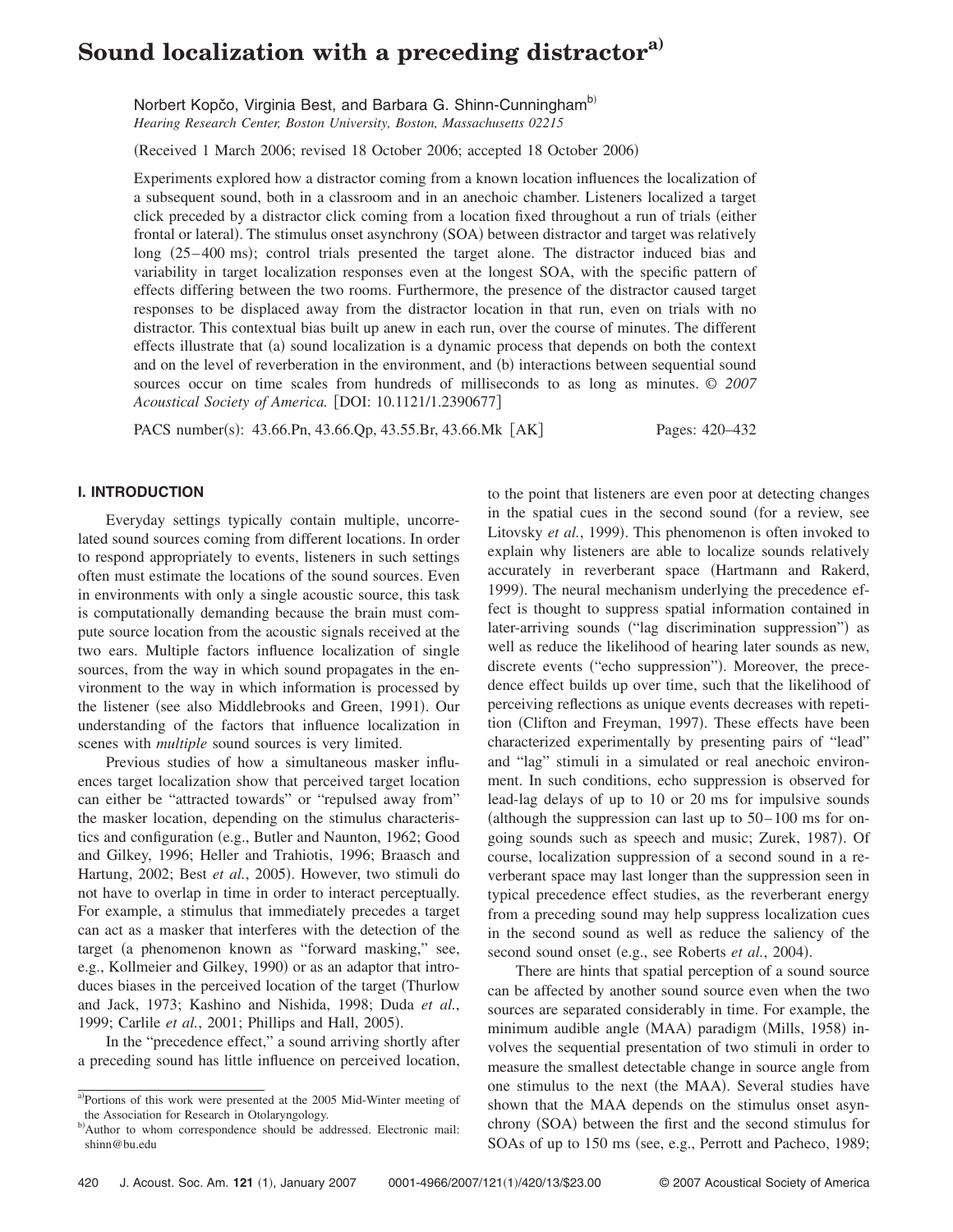Strybel and Fujimoto, 2000). Furthermore, two preliminary studies of localization with a preceding auditory cue Kopčo et al., 2001; Kopčo and Shinn-Cunningham, 2002) showed that the cue can have a complex effect on localization of a subsequent target for temporal separations up to hundreds of milliseconds.

Finally, several neurophysiological studies show that a preceding stimulus modulates the neural response to a target stimulus in a spatially dependent manner (Yin, 1994; Litovsky and Yin, 1998; Fitzpatrick *et al.*, 1999; Reale and Brugge, 2000). This modulation is observed for SOAs of tens of milliseconds in the inferior colliculus and hundreds of milliseconds in the auditory cortex, comparable to the time scales observed in many psychophysical studies.

The goal of the current study was to begin to characterize long-lasting spatial interactions between successive sound sources and the factors affecting these interactions. The experiments measured how the perceived lateral angle of a single-click target stimulus is influenced by an identical stimulus presented before the target from a different azimuthal location. A large range of time scales was investigated, with SOAs ranging from 25 to 400 ms. Several factors are likely to influence performance on this task, acting across different time scales (see Sec. IV A for more discussion). For example, relatively peripheral interactions are likely to contribute with a strength that decreases with increasing SOA, whereas more central factors may affect performance in ways that depend more weakly on SOA (e.g., affecting the strategy a listener employs in responding under different circumstances).

Two experiments were performed: one in a small classroom (Experiment 1) and the other in an anechoic chamber (Experiment 2). We attribute any differences in performance across the experiments to the presence of reverberant energy, either because of interference between the reverberant energy from the distractor and the direct sound energy from the target (acoustic interactions) and/or because of the effect of reverberant energy from the distractor on processing of the location information from the target (neural interactions).

#### **II. GENERAL METHODS**

#### **A. Subjects**

Seven subjects (three female and four male) participated in Experiment 1. All subjects had normal hearing as confirmed by audiometric screening, with ages ranging from 23 to 32 years. Four listeners (one female and three male) had prior experience in psychoacoustic experiments (including authors NK and VB). The four experienced listeners were the only participants in Experiment 2.

#### **B. Stimuli and setup**

Distractor and target stimuli each consisted of a single click (rectangular envelope of 2 ms duration) presented at 67 dB sound pressure level (SPL) (A-weighted maximum rms value in a 2 ms running window at the location of the listener's head). The measured spectrum in third-octave bands was flat from 2 to 4 kHz, with a 6 dB per octave roll-off outside the band. The stimuli were generated by a



FIG. 1. Diagram of the orientation and location of the listener and the loudspeakers in the classroom used in Experiment 1. The same setup was used in the anechoic chamber in Experiment 2 although the (acoustically transparent) chamber walls were at different distances. In the figure the listener is facing the left-most loudspeaker and the targets are on his/her right. In half of runs, the listener was oriented to face the right-most loudspeaker and the targets were on his/her left.

PC-controlled Tucker Davis Technology System 3, amplified by a Crown D-75A amplifier, and played by one of nine matched Bose Acoustimass cube loudspeakers selected by a serial-port-controlled eight-relay output module (KITSRUS K108). Analysis of recordings of the stimuli showed differences between loudspeakers of no more than 5 dB in any third-octave band over 700– 16,000 Hz. The stimulus onset asynchrony (SOA) between the distractor and the target click was set to 25, 50, 100, 200, or 400 ms.

A Polhemus FastTrak electromagnetic tracker was used to measure the location of the listener's head, the approximate location of the loudspeakers, and the listener's responses. The listeners indicated the perceived direction of the target source by pointing a stick with the Polhemus electromagnetic sensor attached at its end and pressing an attached button. Note that the listeners were allowed to point in any direction, including outside the range of target directions. Moreover, they were specifically instructed to point in the perceived direction of the sound. However, given the subjects' familiarity with the experimental setup, they may have limited their responses to fall within the actual speaker range even if they perceived the target as outside of this range.

The nine loudspeakers were equally spaced along a quarter circle of diameter 1.2 m with the listener at the center (Fig. 1). The loudspeakers were fixed on stands 1.5 m above the floor, approximately at the level of the listener's ears. The listener was seated on a chair that could be rotated so that they faced the left-most or the right-most loudspeaker, with the loudspeaker array either in their right or left frontal quadrant (respectively). The left-most and right-most loudspeakers were used only to present the distractor stimuli. The remaining seven loudspeakers were used to present target stimuli. An additional loudspeaker directly behind the listener played instructions to the listener during the experiment.

#### **C. Listening environments**

Experiment 1 was conducted in an empty, quiet rectangular classroom measuring 3.4 m $\times$ 3.6 m $\times$ 2.9 m (h), with a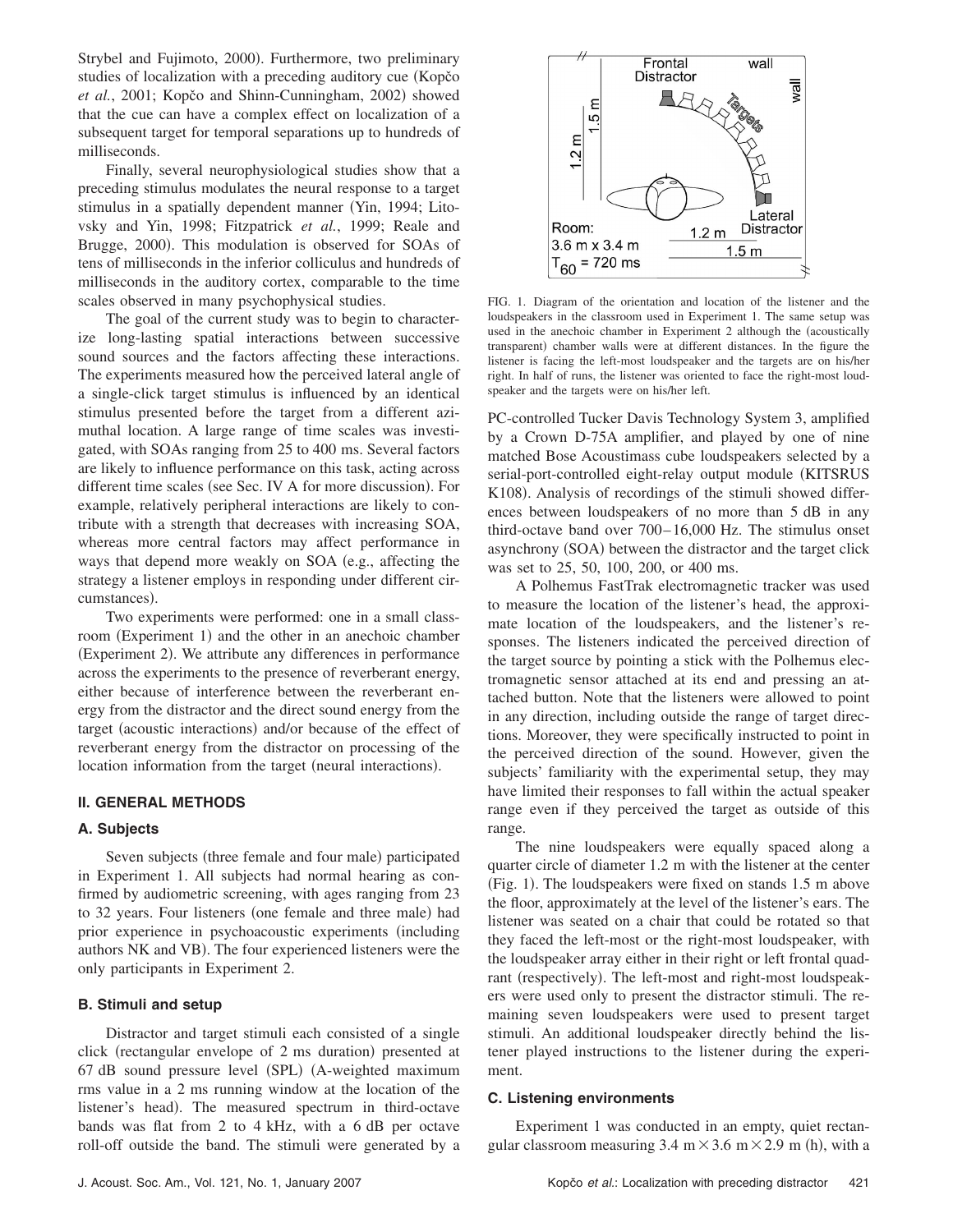small entrance space measuring 1.5 m $\times$  1.6 m $\times$  2.9 m. The room was carpeted, with hard walls and acoustic tiles covering the ceiling. The reverberation times in octave bands centered at 500, 1000, 2000, and 4000 Hz were 613, 508, 512, and 478 ms, respectively. The background acoustic noise was at approximately 39 dB SPL (A-weighted). As illustrated in Fig. 1, the loudspeaker array was set up in a corner of the room with the left-most and the right-most loudspeakers 30 cm from and facing away from the two nearest walls. The listener was seated 1.5 m from these walls.

Experiment 2 was conducted in an anechoic chamber at the Dept. of Psychology of the University of Massachusetts, Amherst. The chamber measures  $4.9 \text{ m} \times 4.1 \text{ m} \times 3.12 \text{ m}$ and its walls, floor, and ceiling are lined with 0.72 m foam wedges. The subjects were seated near the center of the chamber as illustrated in Fig. 1; the only difference in setup from Experiment 1 was that there were no reflective walls.

#### **D. Experimental procedure**

Each experiment consisted of four 30 min blocks, separated by breaks. Within each block, the listener performed four runs, one for each combination of listener orientation (facing the left- most or the right-most loudspeaker) and distractor location (from the left-most or the right-most loudspeaker). The order of the runs within each block was random, and differed from subject to subject. Each run contained 168 trials [seven (target loudspeaker locations)  $\times$ six (five SOAs + no distractor)  $\times$  four (repeats)]. Within each run, one repeat of each of the six conditions (five SOAs and the no-distractor control) was presented in random order before any condition was repeated, so that each run logically could be broken down into four subruns.

At the beginning of each run the subject was instructed to rotate the chair to face the predetermined loudspeaker, sit on the chair, and put his/her head on the headrest. After calibration measurements (see below), the listener was instructed to close his/her eyes and remain still for the remainder of the run. The listener was told which loudspeaker would present the distractor in the run, and a sample stimulus a pair of clicks, one from the distractor loudspeaker and one from one of the randomly selected target loudspeakers) was presented before the experimental trials began.

A single trial consisted of a presentation of one stimulus, followed by the listener's response, after which there was a constant delay (approximately 0.5 s) before the stimulus for the next trial was presented. With this inter-trial delay, the subject had no difficulty in reorienting from indicating the previous location to preparing for the next stimulus. There was no limit on how fast the subject had to respond, so the pace of the experiment was controlled by the subject. On average, a trial took  $2-3$  s and a run took  $5-6$  min.

Each stimulus contained one target click presented from a randomly chosen target loudspeaker. In a majority of the trials (five out of six, i.e., 83%), a distractor click was also presented before the target; on the rest of the trials there was no distractor, but the target click was preceded by 400 ms of silence in addition to the standard inter-trial pause (this additional delay came about because the no-distractor stimulus

was derived from the 400 ms SOA distractor stimulus by zeroing the distractor channel). The listener did not know a priori whether or not a given trial would contain a distractor, but could always tell whether one or two sources had been presented. In addition, although listeners were not instructed about the timing of the stimuli explicitly, they rapidly learned that no-distractor trials began with a 400 ms silence, which cued them to expect a target-only trial. After each stimulus, the listener pointed in the perceived direction of the target and pressed a button that caused the response to be recorded and the next trial to be initiated.

In Experiment 1 the subjects performed 1–2 blocks per day. In Experiment 2 the subjects performed the whole experiment in one day. In both experiments, the blocks were interleaved with blocks of another similar study; however, in each case there was at least 1 h of rest between consecutive blocks.

At the beginning and end of every run, subjects calibrated the electromagnetic tracker's coordinate system. With his/her eyes open, the subject was asked to point the electromagnetic pointer at the center of the two distractor loudspeakers and at the middle target loudspeaker. He/she was then asked to establish the location of the head by pointing at (in this order) his/her left ear, right ear, and nose. Because subjects actively and frequently performed this calibration, they were highly familiar with the layout of the loudspeakers.

At the beginning of Experiment 1, the experimental procedure was described to the listeners. In particular, the listeners were instructed to try to ignore the distractor, that the distractor and no-distractor trials would be interleaved within a run, and that they should point in the *perceived* direction of the target, regardless of what they knew about the experimental setup and the possible speaker locations. In addition, the purpose of the calibration measurements was explained and it was stressed that the listeners should not move their heads or open their eyes during a run (*i.e.*, between the initial and final calibration measurement). After receiving these instructions, the listeners performed a brief practice session consisting of at least two runs.

# **E. Data analysis**

All subject responses, recorded by the tracker in the form of Cartesian coordinates, were first projected into the plane defined by the recorded location of the three loudspeakers and the center of the listener's head. These recorded locations were determined by averaging the calibration measurements taken at the beginning and the end of each run. The lateral angle between the response direction and straight ahead (with respect to the center of the head) was calculated and stored as the response angle. Analysis showed negligible left-right differences, so the data measured with the subjects facing the right-most loudspeaker were mirror flipped and combined with the data measured when the subjects faced the left-most loudspeaker. This reduced the four spatial configurations to two: one with a frontal distractor and one with a lateral distractor. For each subject, 32 responses were col-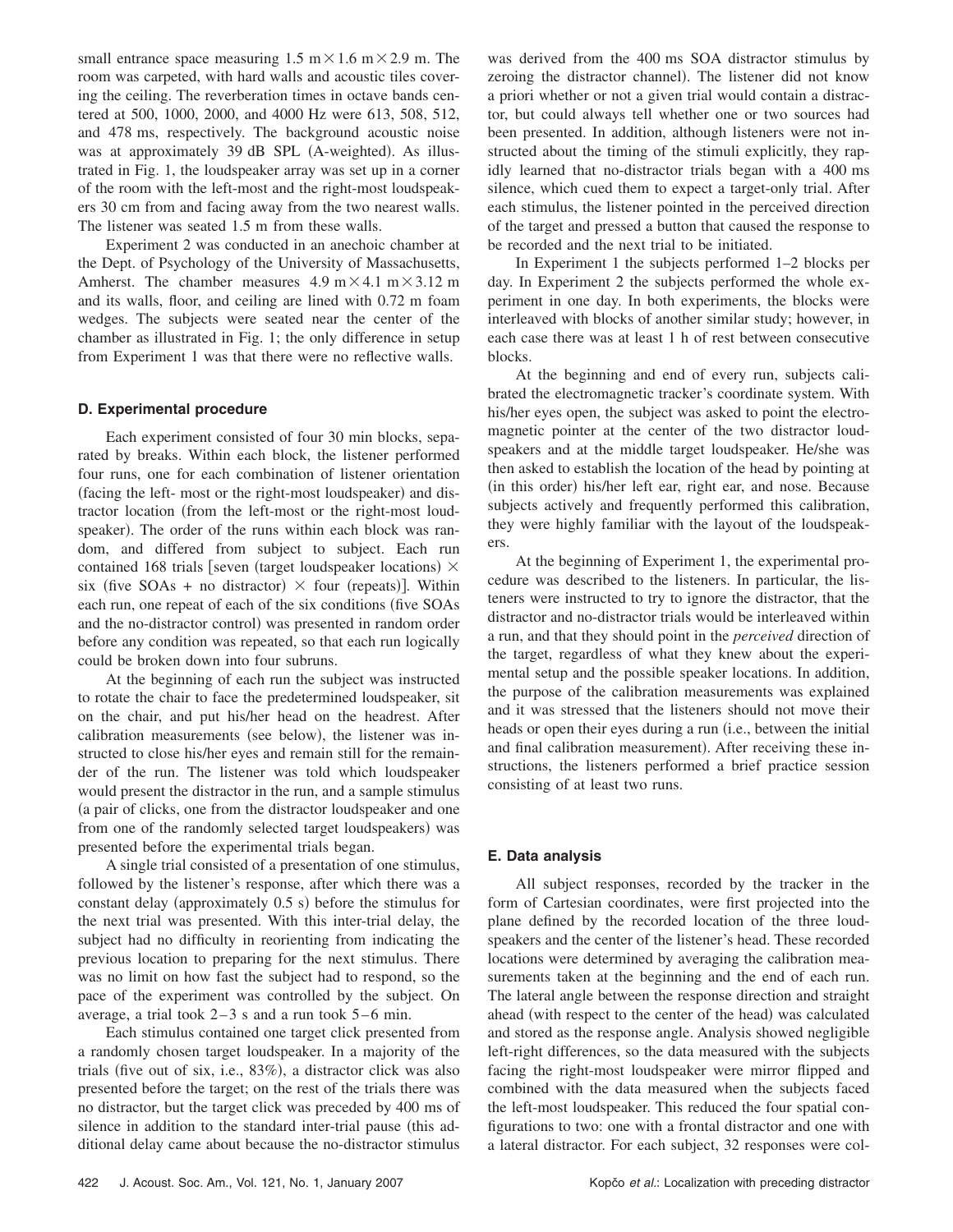

FIG. 2. Mean localization responses in the classroom (A, B) and the anechoic room (C, D). Each panel shows the across-subject mean and standard error in perceived target lateral angle as a function of actual target lateral angle for different SOAs, as well as in the no-distractor condition. A, C) Frontal distractor. B, D) Lateral distractor.

lected in total for each combination of configuration frontal vs lateral distractor), SOA (five SOAs + no distractor), and target lateral angle (seven lateral angles).

#### **III. RESULTS**

#### **A. Experiment 1: Classroom**

The top two panels of Fig. 2 show the across-subject mean and standard error in the perceived target location as a function of the actual source lateral angle for frontal (panel A) and lateral (panel B) distractors (the bottom two panels show results for Experiment 2, discussed in Sec. III B). The asterisks in both panels show the actual lateral angles of the target loudspeakers. The radial solid lines connected to each asterisk (target location) show the average response angles for the different stimulus conditions. Each crossing of a radial line with a line segment shows a mean response angle, with the length of the segment showing the standard error in the mean response for a given target lateral angle and SOA. The outermost data points (filled circles) represent the control-trial responses with no distractor, followed by the responses obtained with an SOA of 400 ms. Further decreases in the radial distance correspond to gradually smaller SOAs, with the 25 ms SOA shown by the innermost ring of data. A dashed radial line starting at the no-distractor response location (filled circles) is shown to allow the effect of the distractor on the perceived target lateral angle to be easily assessed.

#### *1. Contextual bias*

One large effect evident in Fig.  $2(A)$  is that for blocks involving the frontal distractor, localization responses are biased towards the side, shown by a clockwise displacement of all judgments (even on trials where the distractor is not present; compare asterisk locations to all mean response angles). For blocks involving the lateral distractor, the most lateral targets are biased towards the midline, while more frontal targets show a slight opposite bias, towards the side (Fig. 2(B); compare asterisks and filled circles). Overall, a consistent response bias is evident: responses are more lateral for the frontal distractor than for the lateral distractor. These biases are caused by the ensemble of trials presented in a given experimental run, not by the immediately preceding distractor, because they occur for all trials, including the no-distractor control trials. Note that there were no control runs made up entirely of control trials, so we cannot directly determine exactly what response bias is caused by the distractor presented in a particular run. However, we can directly compare the bias observed for trials in frontal- and lateral-distractor runs to assess the change in bias caused by changing the distractor location from frontal to lateral in different runs.

To quantify this context effect, we computed the difference in responses for the same target location and SOA for both frontal- and lateral-distractor runs. For each subject and target direction, the mean response in the lateral-distractor runs was subtracted from the mean response for the frontaldistractor runs. These results are shown in Fig. 3, averaged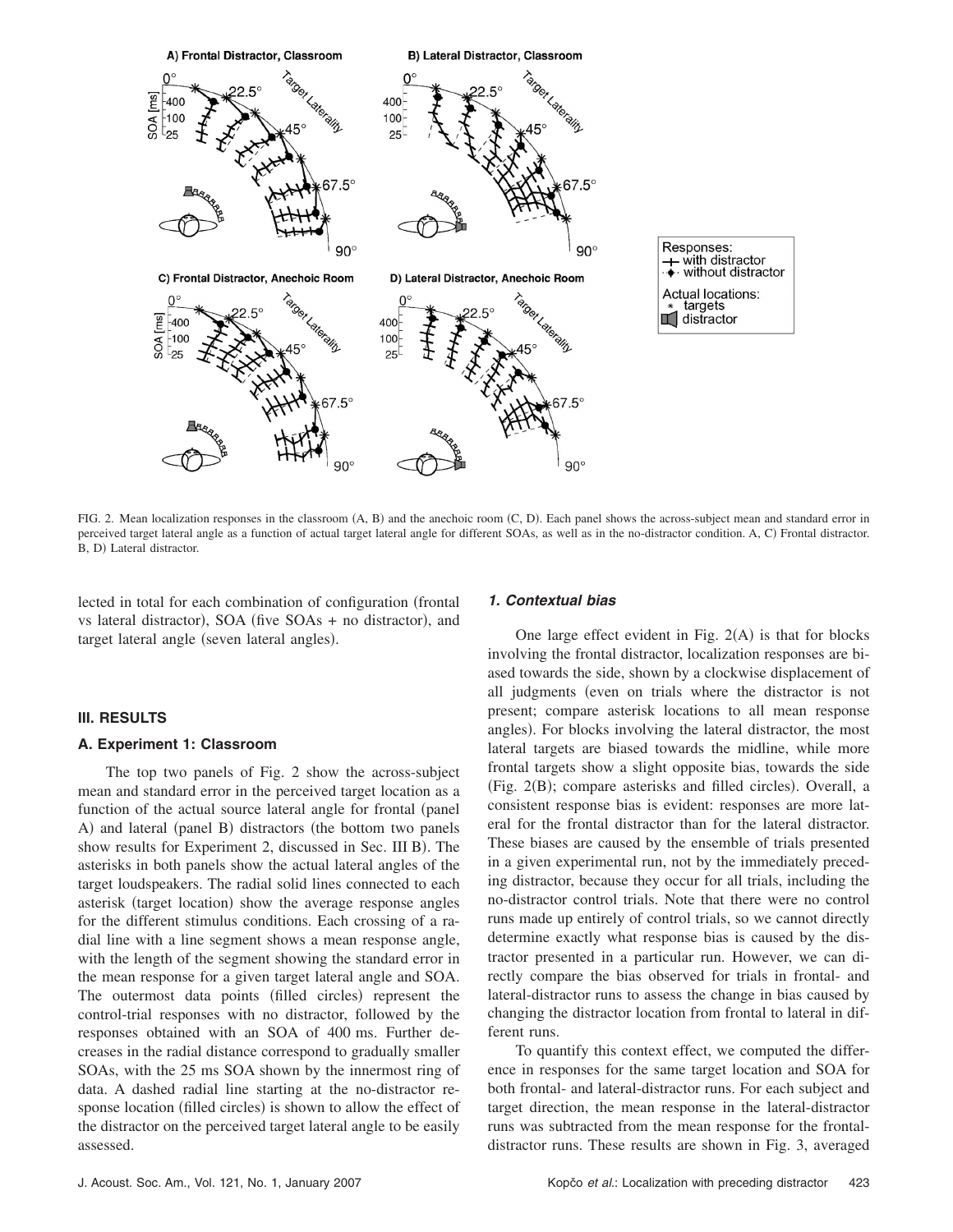

FIG. 3. Contextual effects observed in the no-distractor trials (A, B) and in the distractor trials (C). Performance for all seven subjects from Experiment 1 is shown by thick solid lines, for a subset of four subjects by thin solid lines, and for Experiment 2 by dashed lines. The statistic plotted in each panel is the across-subject mean and within-subject standard  $error<sup>1</sup>$  in the: A) difference between the perceived target location in the context of frontal vs lateral distractor as a function of target lateral angle; B) across-lateral-angle average difference in responses as a function of subrun within experimental run; C) across-lateral angle and across-SOA average difference in responses in trials with distractor as a function of the subrun number within experimental run.

across subjects. Panel A shows the overall magnitude of the change in response bias for the no-distractor control trials as a function of target laterality. Panel B shows the magnitude of the effect for the no-distractor trials as a function of time within a run, collapsed across target location. Panel C shows the magnitude of the effect for the distractor trials, collapsed across SOA and target location, as a function of time within a run. The solid thick lines in Fig. 3 plot the across-subject mean effect for the seven subjects who completed Experiment 1. The solid thin lines show the results in Experiment 1 averaged over the subset of four subjects who performed both Experiment 1 and Experiment 2. The dashed line shows the same results (for the same four common subjects) for Experiment 2 (these results are discussed below, in Sec. III B). Error bars in each panel show the within-subject standard error of the across-subject mean.<sup>1</sup>

In general, Fig. 3 shows that the four subjects who performed both Experiment 1 and Experiment 2 show the same pattern of results in Experiment 1 as the larger subject population (compare thick and thin lines in each panel).

Figure  $3(A)$  quantifies the influence of the distractor on the no-distractor trials as the difference in the mean response on no-distractor trials for frontal- and lateral-distractor runs. For all target angles this difference is positive (thick and thin solid lines in Fig.  $3(A)$ ). In other words, distractors cause response bias within a run such that the no-distractor control trial responses are relatively closer to the median plane when the distractor is to the side and relatively farther from the median plane when the distractor is in front. Computed as the difference between the response bias in the lateral- and frontal-distractor runs, the contextual bias is roughly independent of target laterality (i.e., the solid lines in Fig.  $3(A)$ are relatively flat).

Because the experimental runs with the frontal and lateral distractors were interleaved, any contextual shift caused by the distractors had to develop anew in each experimental run. Each run consisted of 168 trials: four repeats of each combination of target lateral angle and SOA condition. Trials within a run were ordered in subruns, such that all combinations of target angle and SOA were presented once before any were repeated. Thus, in each run, exactly four full sets of no-distractor responses (one for each of the seven target locations) were measured, one in each subrun. Because there was no large effect of target lateral angle on the contextual bias in the no-distractor responses (see Fig.  $3(A)$ ), data were combined across the target angle for each subject to estimate the contextual effect as a function of subrun.

Figure  $3(B)$  shows the across-subject mean in the contextual difference as a function of subrun. In general, the contextual effect increased with subrun. Averaged across all seven subjects, the contextual effect grew from roughly 4 to 8° across the four subruns (solid thick line; one-way repeated measures analysis of variance (ANOVA):  $F_{3,18} = 7.64$ , *p* <0.005). The buildup was also significant when considering only the four subjects who also completed Experiment 2 (solid thin line; one-way repeated-measures ANOVA:  $F_{3,9}$  $= 17.52, p \le 0.0005$ . Given that one experimental run took approximately 5 min, this result shows that the context effect built up over the course of minutes, orders of magnitude longer than the millisecond time scale of primary interest in this study.

Figure  $3(C)$  plots the contextual bias within each subrun for the distractor trials (collapsed across SOA and target angle) to see if this buildup was general. Although the average contextual bias for the distractor trials is smaller than for the no-distractor trials, the contextual bias builds up over subruns in a way that is similar to that seen in the nodistractor trials (compare the solid thick and thin lines in Figs.  $3(B)$  and  $3(C)$ ; the difference in the change in contextual bias over time is roughly  $2^{\circ}$  or less across all subruns). The increase in contextual bias with subrun for the distractor trials is significant both for the full set of seven subjects (solid thick line; one-way repeated-measures ANOVA:  $F_{3,18} = 4.05, p \le 0.05$ ) and for the subset of four subjects who also performed Experiment 2 (solid thin line; one-way repeated-measures ANOVA:  $F_{3,9} = 9.95, p \le 0.005$ ).

Taken together, these results show that there is an unexpected effect of the distractor on localization of the target that builds up over time for both control and distractor trials. This suggests that, in the absence of any measurements of localization in blocks without any distractors, the most appropriate controls for judging the effect of an immediate distractor are the responses to the control trials within a block.

#### *2. Effect of distractor on mean responses*

Figures  $2(A)$  and  $2(B)$  show that the distractor causes different biases at different SOAs. However, inter-subject differences are large, as indicated by the standard errors in the means. Some of this inter-subject variability may be due to individual differences in the average response biases present across all trials in a run (including the no-distractor control trials). Therefore, differences between the responses for targets preceded by distractors and responses in the nodistractor control trials were computed for each subject individually (for each run). Having established that both control and distractor trials are similarly affected by the built-up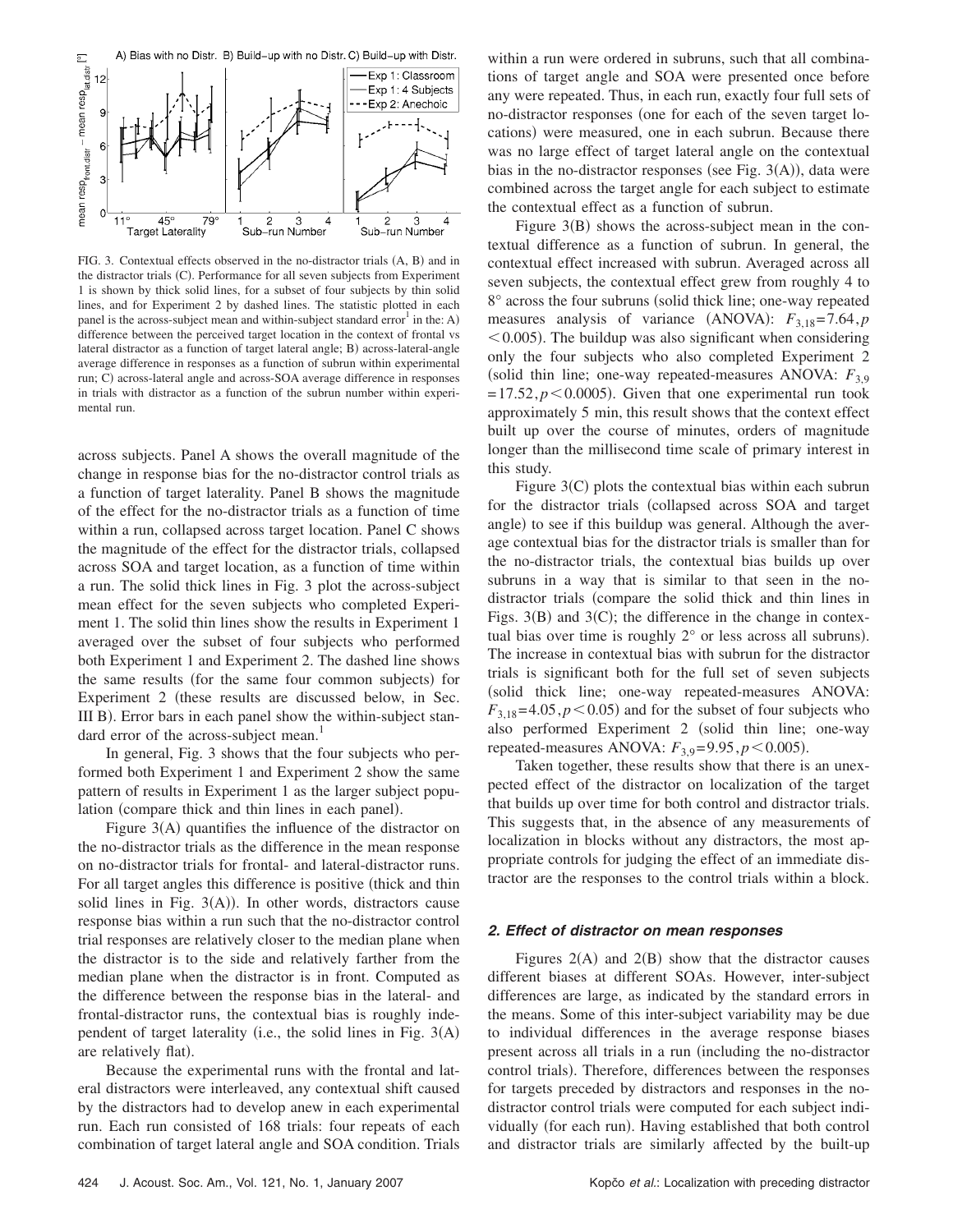

FIG. 4. Effect of the distractor on the perceived target lateral angle in the classroom and the anechoic room. Plotted is the across-subject mean and standard error in the difference between the perceived lateral angle with the distractor vs without the distractor. Each panel shows results for a different SOA. A) Frontal distractor. B) Lateral distractor.

contextual bias, these differences show the effects of the immediately preceding distractor on performance.

Figure 4 shows the within-subject change in localization response due to the presence of the distractor, averaged across subjects (error bars show the standard error in this within-subject difference). Positive values in Fig. 4 correspond to bias towards midline; negative values represent a bias to the side. The solid thick lines in Fig. 4 show results for the full set of seven subjects in Experiment 1. The solid thin lines show results for the subset of subjects who completed both experiments. Finally, the dashed line shows results for the same four subjects in Experiment 2 (discussed in Sec. III B).

As seen by the smaller size of the standard errors in Fig. 4 compared to Fig. 2, the effects of the distractor are much more consistent across subjects when computed relative to each subject's individual no-distractor response. In general, results for the full set of seven subjects who performed Experiment 1 are very similar to results for the subset of four subjects common to both experiments (compare solid thick and thin lines in Fig. 4), although the magnitude of some of the biases is smaller for the subset of four subjects (e.g., the thin solid lines tend to fall above the thick solid lines in the left edges of the left-most panel of Fig.  $4(B)$ ).

Several effects of the distractor on target localization can be observed in the reverberant classroom:

- For frontal targets, the lateral distractor causes a bias towards the side, an effect that decreases with increasing SOA. For instance, for an SOA of 25 ms (left-most panel of Fig.  $4(B)$ ), the left edge of the solid line shows a bias that is 12° on average; however, this effect is not present for an SOA of  $400 \text{ ms}$  (the right-most panel in Fig.  $4(B)$ ).
- Both the frontal and the lateral distractors cause targets located at intermediate source angles (near 45°) to be localized closer to the distractor. The average size of this effect is as large as 6° and decreases with increasing SOA. For instance, in the solid lines in Fig.  $4(A)$ , response bias is positive for intermediate target lateral angles at SOAs of 25 and 50 ms, but is negligible for an SOA of 400 ms.

Similarly, in Fig.  $4(B)$  there is a negative dip in the response bias for intermediate lateral angles that decreases with increasing SOA.

• The lateral distractor causes a bias in the localization of nearby targets towards the midline, an effect that is independent of the SOA. In Fig. 4(B), the right edge of each solid line is positive, falling at around 5°.

#### *3. Standard deviation in responses*

For each subject, the standard deviation in the responses was computed for each combination of target lateral angle, SOA (including the no-distractor condition), and distractor location. These standard deviations were subjected to a three-way repeated-measures ANOVA with factors of SOA, distractor angle, and target angle. For the full set of seven subjects, this analysis found a significant interaction between SOA and target location  $(F_{30,180} = 1.63, p < 0.05)$  as well as a significant main effect of SOA  $(F_{5,20} = 26.16, p < 0.0001)$ . For the subset of four subjects who completed both experiments, the same ANOVA found a significant three-way interaction between SOA, distractor location, and target location  $(F_{30,90} = 1.59, p \le 0.05)$  and a significant main effect of SOA  $(F_{5,15} = 18.40, p \le 0.0001)$ . All other interactions and main effects were not significant. This analysis suggests that response variability changes with SOA in a manner that depends upon distractor location and target location.

Figure 5 shows the across-subject means in the standard deviations as a function of target laterality for two SOAs (the shortest SOA of 25 ms and an intermediate SOA of 100 ms, shown by triangles and squares, respectively) and for the no distractor condition (shown by circles). Data for the other SOAs are left out to improve the figure legibility, but followed the trends illustrated by the data included in the figure. The error bars in Fig. 5 represent the within-subject standard errors of the means. $<sup>1</sup>$  Panels A and B show the data from</sup> Experiment 1 for the frontal and lateral distractors, respectively. Data for all seven subjects are shown in the upper portion of panels A and B; data for the subset of four subjects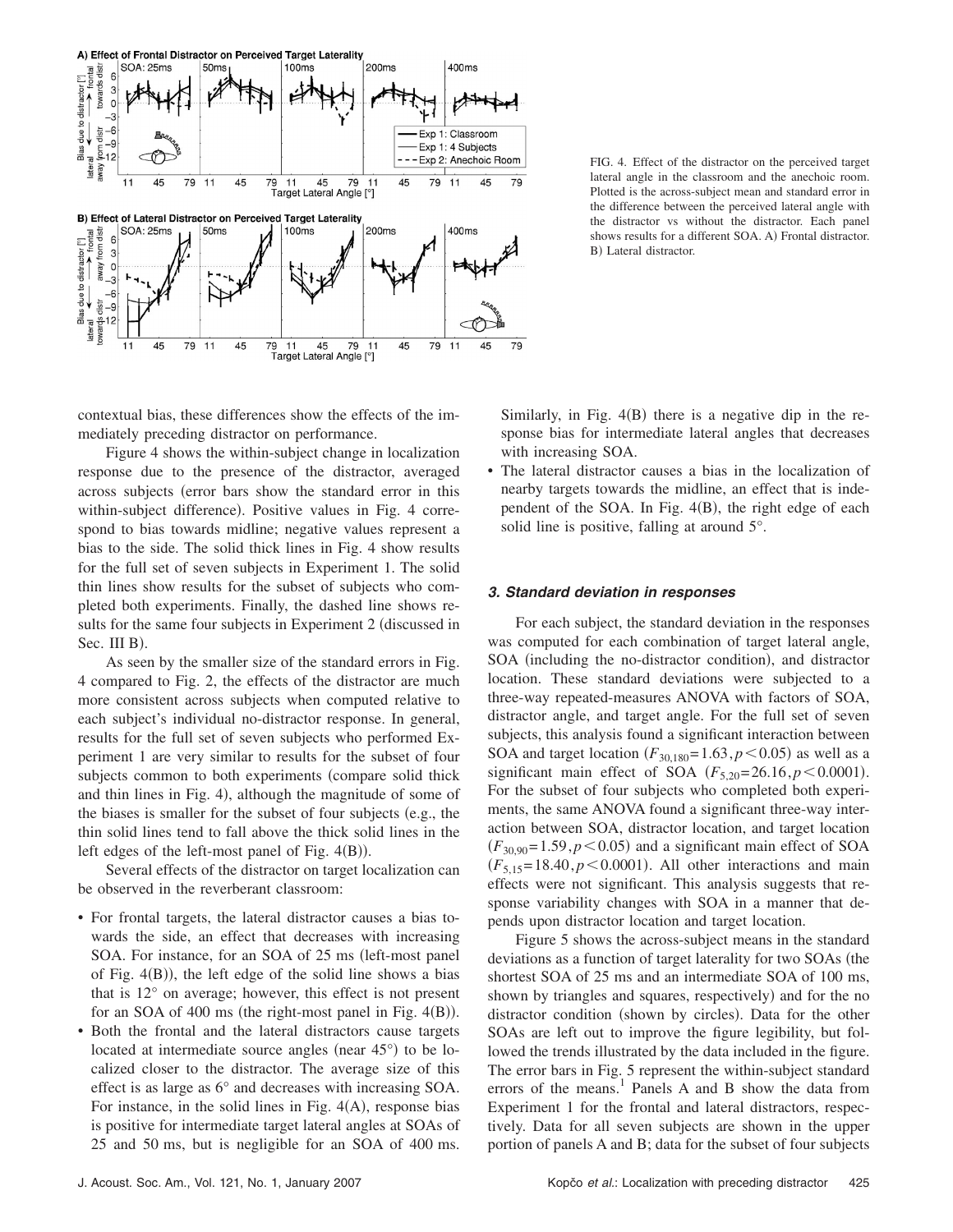

who completed both experiments are in the lower portion. Panels C and D show the data from Experiment 2, discussed in Sec. III B.

Overall, the average variability in subject responses was larger for the full set of seven subjects than the subset of four subjects who completed both experiments (data in upper portion of panels A and B are above the corresponding data in the lower portion). However, all other patterns are similar for the two subject groups. In Experiment 1 (panels A and B), variability is larger with a lateral distractor than with a frontal distractor (data in Fig.  $5(A)$  fall below the corresponding data in Fig. 5(B)). For both distractor positions, response variability is greatest at the shortest SOA and smallest when there is no distractor present (within Figs.  $5(A)$  and  $5(B)$ , triangles fall above squares, which are above circles). The effect of SOA on response variability tends to be larger for the lateral distractor than for the frontal distractor compare Figs.  $5(A)$  and  $5(B)$ ). This difference did not reach statistical significance with the full set of subjects (i.e., neither the main effect of distractor location nor any of the interactions including distractor location reached significance), but the significant three-way interaction for the subset of four subjects supports this conclusion. For a frontal distractor, variability is essentially independent of target laterality (in Fig. 5(A), results are essentially flat). For a lateral distractor, variability is large and does not show any clear trend as a function of target laterality at the shortest SOA (triangles in Fig. 5(B)); however, at longer SOAs and in the absence of a distractor, variability tends to increase with increasing source laterality.

#### **B. Experiment 2: Anechoic environment**

The bottom two panels of Fig. 2 show the results of Experiment 2 in a format identical to the top two panels. As in Experiment 1, when the distractor is in front there is a consistent clockwise displacement of all the judgments rela-

FIG. 5. Standard deviations in listeners' responses in the classroom (Exp 1, panels A and B) and the anechoic room (Exp 2; panels C and D) as a function of the target laterality for two example SOAs and the no-distractor condition (results for other SOAs follow the same trends, and are left off for visual clarity). The acrosssubject means in the standard deviations are shown (error bars show within-subject standard error of the mean). A, C) Frontal distractor. B, D) Lateral distractor. Upper portion of panels A and B: all seven subjects. Lower portion: four subjects who participated in both experiments.

tive to the true loudspeaker angle, when the distractor is in front (Fig. 2(C)). The lateral distractor causes a weaker, opposite bias relative to the true target location (Fig. 2(D)), but, as in Experiment 1, this effect is evident only for the target angles near the distractor.

#### *1. Contextual bias*

To quantify the context effect, we computed the difference in mean responses on no-distractor control trials between frontal- and lateral-distractor runs as in Experiment 1. Mean differences are shown in Fig. 3(A) (dashed lines; error bars show the within-subject standard error of the acrosssubject mean<sup>1</sup>). As in the classroom, this difference is positive at all target lateralities and roughly independent of target laterality. The context effect tended to be slightly greater in anechoic space than in the classroom (in Fig.  $3(A)$ , the dashed line is above the solid and the thin lines), although this difference did not reach statistical significance.

The dashed line in Fig.  $3(B)$  shows the across-subject mean in the contextual difference as a function of the subrun in Experiment 2. As in Experiment 1, the contextual bias built up over the four subruns, growing from roughly 6 to 9° (one-way ANOVA with subrun as the factor;  $F_{3,9} = 5.15$ ,  $p < 0.05$ ).

Distractor trials were analyzed to see if the contextual bias is general (dashed lines in Fig.  $3(C)$ ). As a function of subrun, the contextual bias for the distractor trials in the anechoic room was relatively flat (consistent with this, there was no statistically significant effect of subrun on the contextual bias;  $F_{3,9} = 1.59$ ,  $p = 0.26$ ). Despite this, the average contextual bias observed across all SOAs and target angles is nearly as large for distractor trials as it is for the no-distractor trials in Experiment  $2$  (a two-way repeated-measures ANOVA with factors of subrun and distractor presence/ absence found no significant interaction;  $F_{3,9} = 3.05$ ,  $p = 0.08$ ). This suggests that, as in Experiment 1, localization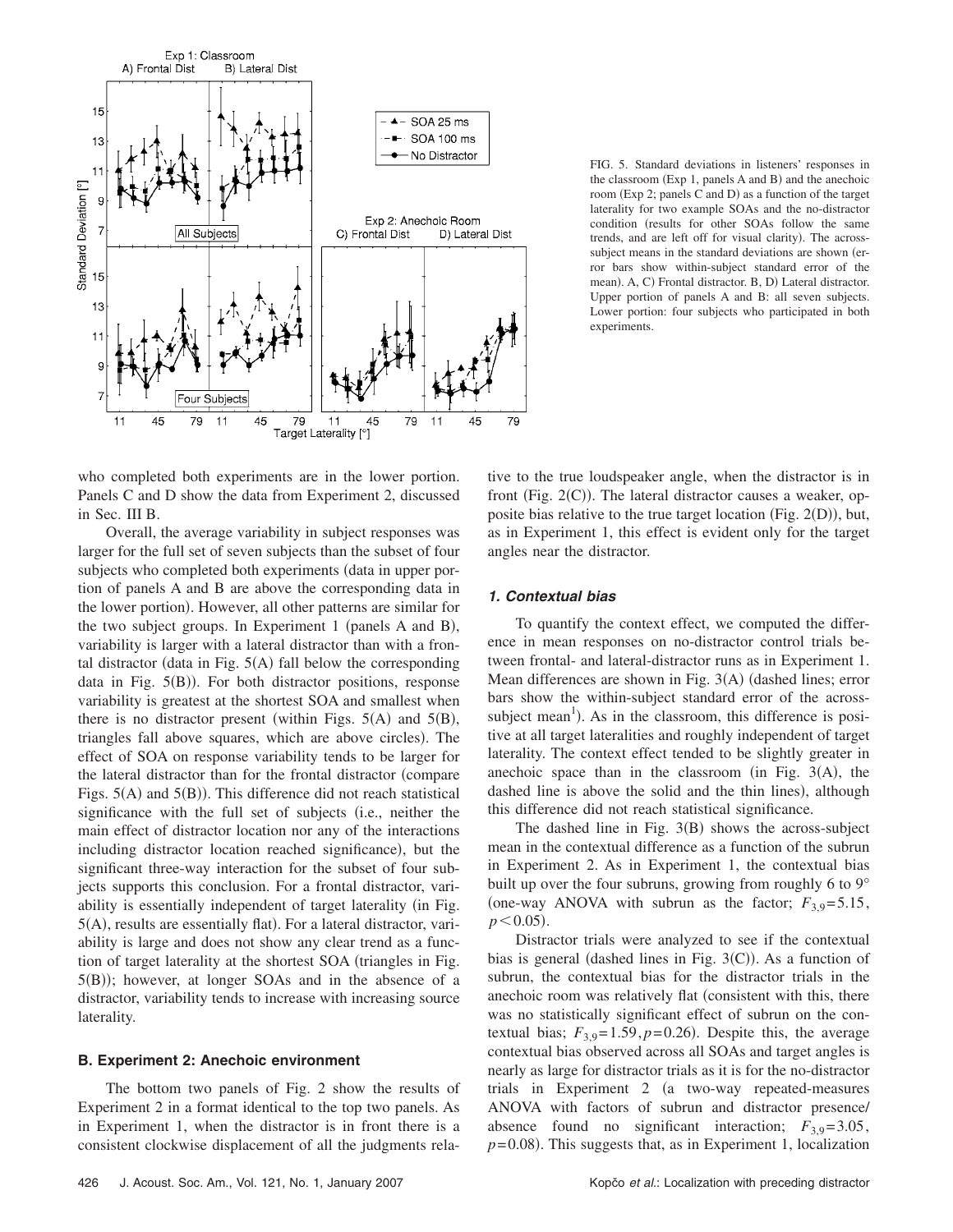of the no-distractor targets within the runs provides a control for assessing the effect of the immediately preceding distractor on target localization.

#### *2. Effect of distractor on mean responses*

As in Experiment 1, data were individually normalized by the no-distractor responses and re-plotted (dashed lines in Fig. 4).

Comparing anechoic and classroom results shows:

- The large lateral bias of frontal targets caused by the lateral distractor in the classroom was much smaller in the anechoic room (compare the left-most edges of the dashed lines to the solid thick and thin lines in Fig.  $4(B)$ ).
- Consistent with the classroom data, both the frontal (Fig.  $4(A)$ ) and the lateral (Fig.  $4(B)$ ) distractors biased localization of targets from intermediate lateral angles towards the location of the distractor. This effect is similar in magnitude in anechoic space and in the classroom and decreases with increasing SOA. For instance, the dashed-line peaks in the plots in Fig.  $4(A)$  and the dashed-line troughs in Fig. 4(B) are comparable to the solid thick- and thin-line results for targets near 45°.
- As in the classroom, the lateral distractor induced a bias of nearby targets of about 5° towards the midline, independent of SOA. Specifically, both dashed and solid lines in all the panels of Fig.  $4(B)$  are positive at their right edges  $(i.e., for the target at 79°).$

#### *3. Standard deviation in responses*

For Experiment 2, standard deviations were computed in the same way as in Experiment 1. Panels C and D in Fig. 5 show the across-subject means in the standard deviations as a function of the target laterality in a format similar to panels A and B. Overall, response variability in anechoic space is smaller than in the classroom (results in panel C fall below those in panel A, and those in panel D fall below those in panel B). In anechoic space, unlike in the classroom, response variability is essentially the same for frontal and lateral distractors (compare results in Figs.  $5(C)$  and  $5(D)$ ). Similar to what was seen in the classroom, response variability tends to decrease with increasing SOA (triangles tend to be highest and circles tend to be lowest within each panel), although the effect of SOA is smaller than in the classroom. In Experiment 2, there is a monotonic increase in response variability with increasing target laterality, an effect that is independent of distractor location or SOA (all lines increase from left to right in Figs.  $5(C)$  and  $5(D)$ ). Supporting these conclusions, a three-way repeated-measures ANOVA with factors of SOA, target laterality, and distractor location found statistically significant main effects of SOA  $(F_{5,15}=4.13)$ ,  $p$  < 0.05) and target laterality  $(F_{6,18}=7.46, p$  < 0.001), but no other significant effects or interactions.

#### **IV. DISCUSSION**

#### **A. Stages of auditory spatial processing**

In trying to understand the effects of a preceding distractor on localization, it is useful to first outline various stages of auditory processing at which the presence of the distractor could affect the spatial representation of the target.

For sounds that overlap in time, adding before they enter the ear, simple acoustic interactions between distractor and target stimuli may impact the ability to compute target location. Similarly, even if they do not overlap acoustically, when two sounds occur sufficiently close in time (e.g., within 1 or 2 ms of one another), the responses they elicit in the cochlea will overlap and interfere with one another, directly affecting what target spatial information can be extracted (Tollin, 1998; Hartung and Trahiotis, 2001).

Over slightly longer time scales, there may be temporal interactions (e.g., interactions between excitation and inhibition) within the neural structures that extract spatial parameters from the signals at the two ears, such as the brainstem structures that are known to be sensitive to interaural time and level differences. Such interactions (e.g., at the level of the inferior colliculus) are hypothesized to underlie the precedence effect; for instance, a strong onset may cause a subsequent suppression of spatial cues (Yin, 1994; Litovsky and Yin, 1998; Fitzpatrick *et al.*, 1999; Reale and Brugge, 2000; Litovsky and Delgutte, 2002; Dizon and Colburn, 2006). Such mechanisms undoubtedly influence localization in situations involving sequences of stimuli such as those in the present study, especially in the classroom, where reverberant energy persists through the nominal time delay between the distractor and the target stimulus.

Although there is some debate about the nature of the neural representation of exocentric space formed by integrating the different spatial cues (e.g., Carlile *et al.*, 2001; Stecker et al., 2005) it has often been assumed that dynamic interactions within such a representation can explain spatial interactions between stimuli (Thurlow and Jack, 1973; Kashino and Nishida, 1998; Duda *et al.*, 1999; Carlile *et al.*, 2001; Phillips and Hall, 2005). In particular, adaptation after effects are assumed to arise because a repeated stimulus causes long-lasting changes in neural responses that cause a perceptual warping of auditory space Kashino and Nishida, 1998; Carlile et al., 2001).

Finally, a preceding distractor may influence sound localization at a cognitive level. For example, a distractor may alter the distribution of spatial attention, causing changes in spatial perception, and/or influence the strategy adopted by a listener when judging the location of the target, causing changes in response patterns.

Although the various effects observed in the current experiment cannot be attributed to any particular processing stage with certainty, below we consider the processing levels most likely to be involved in the various phenomena we observed.

## **B. Standard deviation effects**

Overall, response variability was larger in the classroom than in anechoic space, especially for lateral distractors and short SOAs (Fig. 5). It is possible that this effect was simply related to the presence of direct and reverberant energy from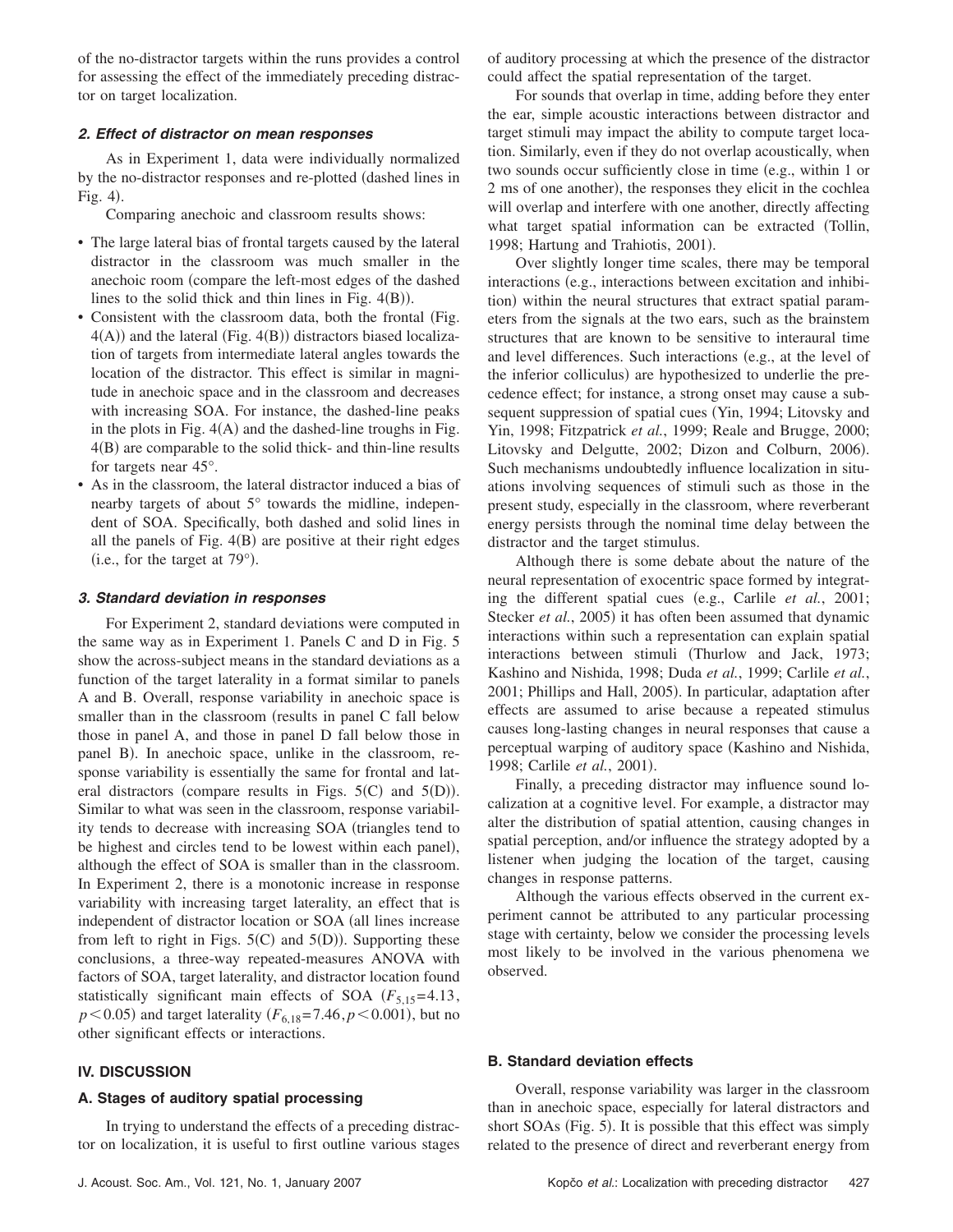the distractor and/or the target. For example, this energy may have added to the acoustic variability in the spatial cues for target location.

Binaural recordings from a KEMAR manikin in the classroom were taken using the stimuli presented to the listeners (see Appendix for details). These recordings confirmed that at short SOAs, reverberant energy from the distractor was present at the onset of the target. Acoustic analysis was performed to examine whether the effect this overlap has on the target spatial cues is consistent with the observed behavior. The analysis showed that the height of the running interaural cross-correlation peak decreases with decreasing SOA (see also Shinn-Cunningham et al., 2005). Such a reduction in interaural correlation is associated with an increase in the width or blurring of the perceived location of a source (Blauert, 1997; de Vries et al., 2001). Similarly, the reverberant energy of the distractor also tended to reduce the magnitude of interaural level differences (ILDs) at the onset of the target, causing the ILDs to be somewhat inconsistent with the interaural time differences (ITD) cues.

Both of these effects (a reduction in interaural correlation strength and alteration of the mean ILDs in the stimuli) may have caused the target location to be more diffuse and more difficult to localize. Thus, acoustic interactions between reflected energy from the distractor and direct energy of the target may at least partially account for the increase in response variability for sources in the classroom compared to in anechoic space. In addition, there was some, albeit weak, background noise present in the classroom that was not present in the anechoic chamber. Given that the response variability to the control trials is also greater in the classroom than in the anechoic setting, this noise may have further reduced the reliability of the spatial cues in the room and increased the response variability.

A precedence-effect-like suppression of spatial information in sounds following an abrupt onset or preceding sound may also contribute to the larger response variability in the classroom compared to in anechoic space. Although most precedence studies talk about mechanisms that operate only up to about 10 ms, suppression lasts longer for ongoing stimuli such as speech or music. Indeed, reflections from the distractor may directly suppress later-arriving sound location cues (e.g., in the onset of the target sound), or may effectively extend the suppression initiated by the distractor onset (see also Roberts et al., 2004). All of these observations suggest that at least some portion of the greater response variability observed in the classroom compared to in anechoic space may be caused by a neural mechanism invoked by ongoing acoustic energy occurring just before the onset of the target (in this case, the reflected energy of the distractor).

It is worth noting, however, that neither the acoustic analysis nor consideration of precedence-like suppression can explain certain details of the response variability data. For example, neither explanation can account for why, in the classroom, response variability is larger for lateral distractors than for frontal distractors.

# **C. Biases**

The most prominent effect of the distractor in these experiments was that in the classroom, the lateral distractor biased the perceived location of frontal targets towards the side at short SOAs. Given that this effect is much weaker in anechoic space, one parsimonious explanation for this bias is that the lateral distractor and its reflections interacted acoustically with the target. However, analysis of the spatial cues in the total signal reaching the listener at the target onset (see Appendix) did not reveal any biases in the interaural parameters that would predict the observed shift in perceived lateral position towards more lateral positions. In particular, there is no consistent bias in the ITD value corresponding to the peak in the interaural cross-correlation function at the target onset. While ILD cues do show a systematic bias, this bias is in the wrong direction to explain the observed behavioral bias. The magnitude of the ILDs in the acoustic signals is reduced by reverberant energy, an effect that, if anything, should result in perceived target positions being biased towards, not away from, the median plane.

It may be that the localization bias of frontal targets by a lateral distractor is related to the variability in the subject responses, discussed above. Specifically, the listeners might be biased to respond towards the middle of the response range whenever they are uncertain about the target location. Indeed, response variability is greatest for lateral distractors in the classroom, particularly when the SOA is short  $(e.g.,)$ see triangles plotted in the left edge of Fig. 5(B), compared to all other results in Fig. 5), the very conditions that produce the greatest response bias (Fig. 4(B), left edges of the first and second panels). This correspondence suggests that listeners are simply uncertain about the target location when a lateral distractor precedes targets near the median plane in the classroom, causing them to guess the target location, which, in turn, causes a bias towards the side. Because this effect depends strongly on SOA disappearing at long SOAs), it is likely caused by a reduction in sensitivity to target spatial information due to distractor energy, either due to added noise in the representation of target spatial information (e.g., from acoustic interference) or a reduced response to the target cues (e.g., neural suppression of target spatial information, as in the precedence effect).

In both experiments, perceived location of targets located near 45° is biased towards the distractor location, whether the distractor is frontal or lateral (peaks in Fig.  $4(A)$ ) and dips in Fig. 4(B)). This effect decreases with increasing SOA (i.e., decreases when going from left to right in Figs.  $4(A)$  and  $4(B)$ ), which suggests that it is also caused by relatively low-level effects related to the dynamics in the representation of auditory spatial cues.

Biases in spatial representation have been observed previously in behavioral experiments, both in the face of adaptation to a repeated preceding sound (Kashino and Nishida, 1998; Carlile et al., 2001) and in situations involving concurrent stimuli (Best et al., 2005). However, these previous studies generally found that perceived target locations were biased away from rather than towards the distractor location. It is possible that since the distractor and target are identical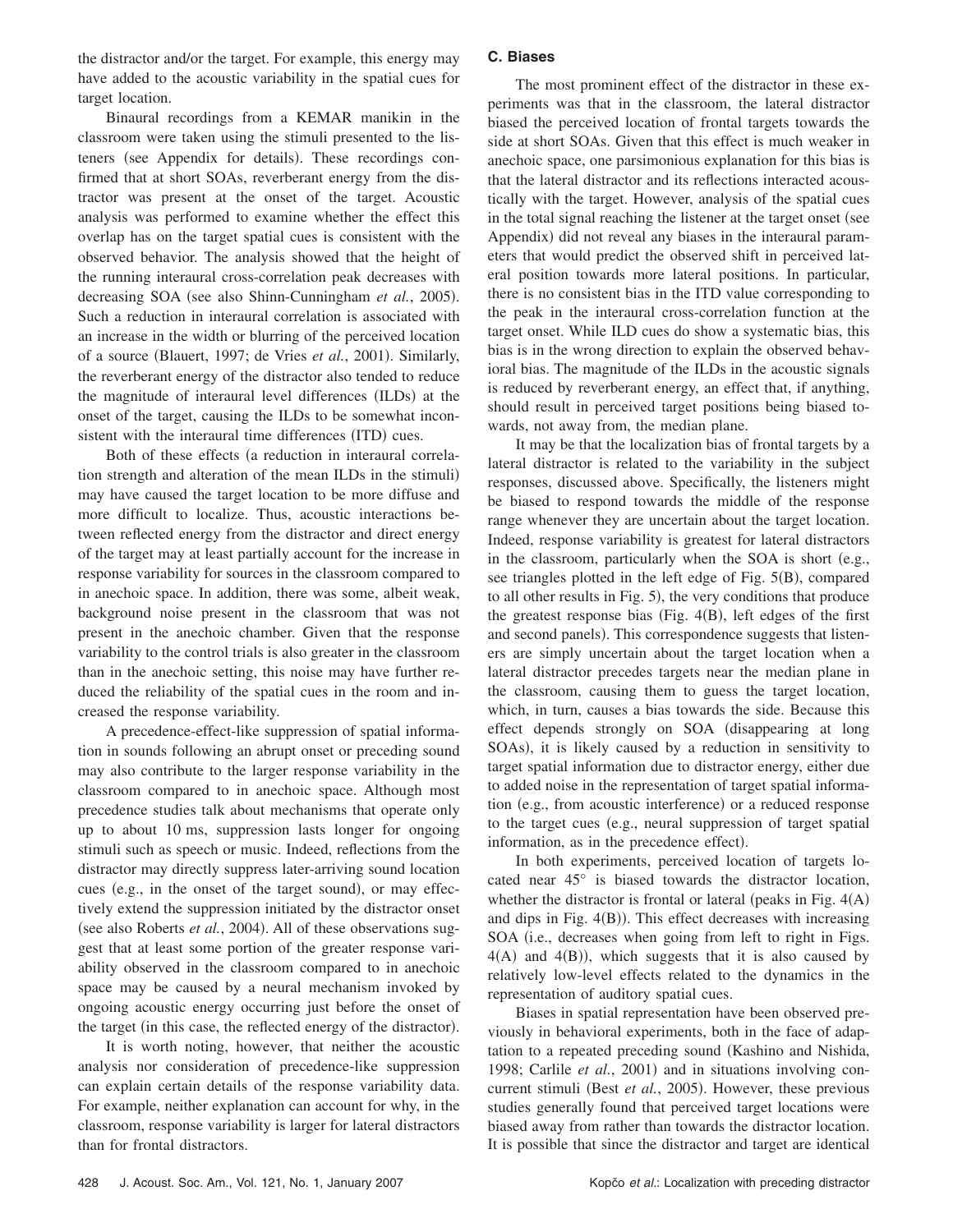in the current experiments, they are more likely to be perceived as coming from the same sound source—a source whose perceived location depends on integrating spatial information from both the target and the distractor.<sup>2</sup> Further experiments should test whether stimuli from different directions are more likely to be perceived at some intermediate, integrated location when they are perceptually similar.

Another factor that may play a role in the localization bias of sources at intermediate locations is exogenous allocation of spatial attention, or "orienting" (Spence and Driver, 1994). In particular, the distractor may cause an involuntary shift of spatial attention toward its location, causing subsequent targets from other regions of space to be localized less reliably. Such an explanation is also supported by the observation that the biases were reduced at larger SOAs, where there is sufficient time to disengage attention from the distractor and reorient attention toward the target.

The lateral distractor causes a strong medial bias in responses to nearby targets (shown by the peaks for the far right target positions in the graphs and panels of Fig.  $4(B)$ ). However, in contrast with all of the effects discussed above, this effect is essentially independent of SOA for the values used in this study and occurs in both the classroom and the anechoic room. Such a lack of dependence on the details of the stimulus attributes (e.g., SOA, the level of reverberation in the environment) suggests that the nature of this bias is very different from the biases already considered. In particular, such an effect is unlikely to be caused by low-level interactions, which should become weaker with increasing SOA and should be affected by the level of reverberant energy in the environment. Instead, it is likely that this effect is caused by a more central mechanism, such as a change in the response strategy employed by the listener. For instance, for lateral targets (where localization is relatively poor), subjects may use the distractor as a perceptual "anchor," judging target location relative to the distractor location rather than in absolute coordinates (Hartmann and Rakerd, 1989; Litovsky and Macmillan, 1994; Recanzone et al., 1998). Such a strategy may have caused subjects to overestimate the separation between the target and distractor, resulting in the observed bias. Although there was no corresponding bias for frontal targets in the frontal-distractor runs, employing relative judgments may not be an efficient strategy for localizing sources near the medial plane, where spatial auditory resolution can be an order of magnitude better than for sources to the side (Mills, 1958). The idea that subjects may alter their response strategy based on specific knowledge about the possible stimulus locations has been explored in several previous experiments, and substantial effects on localization response patterns were observed (Perrett and Noble, 1995).

Another important finding in this study was that the listeners' responses changed during the course of the experimental runs in a way that depended on the location of the distractor presented in that run. The resulting contextual bias caused responses to consistently be displaced away from the distractor location. To our knowledge, this is the first example of short-term (on the scale of minutes) spatial auditory plasticity induced without either visual feedback Jack and Thurlow, 1973; Warren et al., 1981; Recanzone, 1998) or a

near-continuous exposure to a constant (adapting) auditory stimulus (Thurlow and Jack, 1973; Kashino and Nishida, 1998; Carlile et al., 2001). This effect may be either bottom up, driven purely by the statistical distribution of the stimuli heard within a run 45% of which were coming from the distractor location), or top down, driven by the listener's knowledge of the distractor location and attempts to direct spatial attention away from it.<sup>3</sup>

Finally, it is important to note that although several potential accounts for the localization biases observed have been explored above, there may be other possibilities. Importantly, however, given the large differences in how the various effects varied with attributes such as SOA and environment, it is clear that no one mechanism can explain all of the effects observed.

# **V. SUMMARY AND CONCLUSIONS**

Localization of a target click was affected by the presence of a preceding click in a number of different ways, over SOAs much larger than are typically thought to cause interstimulus interactions. Given the complex pattern of observed effects, several forms of distractor-target interaction, operating at different stages in the spatial auditory processing pathway, likely contribute to how a target is localized in runs containing distractors:

- In the reverberant classroom (but not in anechoic space), response variability and response bias are larger when sources are near the median plane and preceded by a lateral distractor (as opposed to the frontal distractor). This effect is particularly strong at short SOAs (up to 100 ms). The observed reduction in localization accuracy and reliability suggests that, under these conditions, listeners cannot access spatial information in the target. This effect is likely caused by some combination of acoustic interference between distractor and target and ongoing neural suppression of later-arriving target location information by the preceding distractor and its subsequent reflections.
- Perceived locations of targets at intermediate angles are biased towards the distractor in both environments, an effect that disappears with increasing SOA. This effect appears to be the result of interactions in the neural representation of space or of exogenous orienting caused by the distractor.
- The lateral distractor repulses nearby sources in both environments, independent of SOA. This effect is likely more central, e.g., from listeners adopting a "relative" rather than "absolute" localization strategy.
- A contextual bias occurs both in trials with and without a distractor, causing a shift in the perceived locations of the targets in the frontal-distractor runs compared to the lateral distractor runs. This bias is consistently away from the distractor position in the run and builds up over the course of minutes. The contextual bias may be caused by either bottom-up or top-down factors.

# **ACKNOWLEDGMENTS**

We thank Rachel Keen and Rich Freyman from the University of Massachusetts, Amherst, for providing help and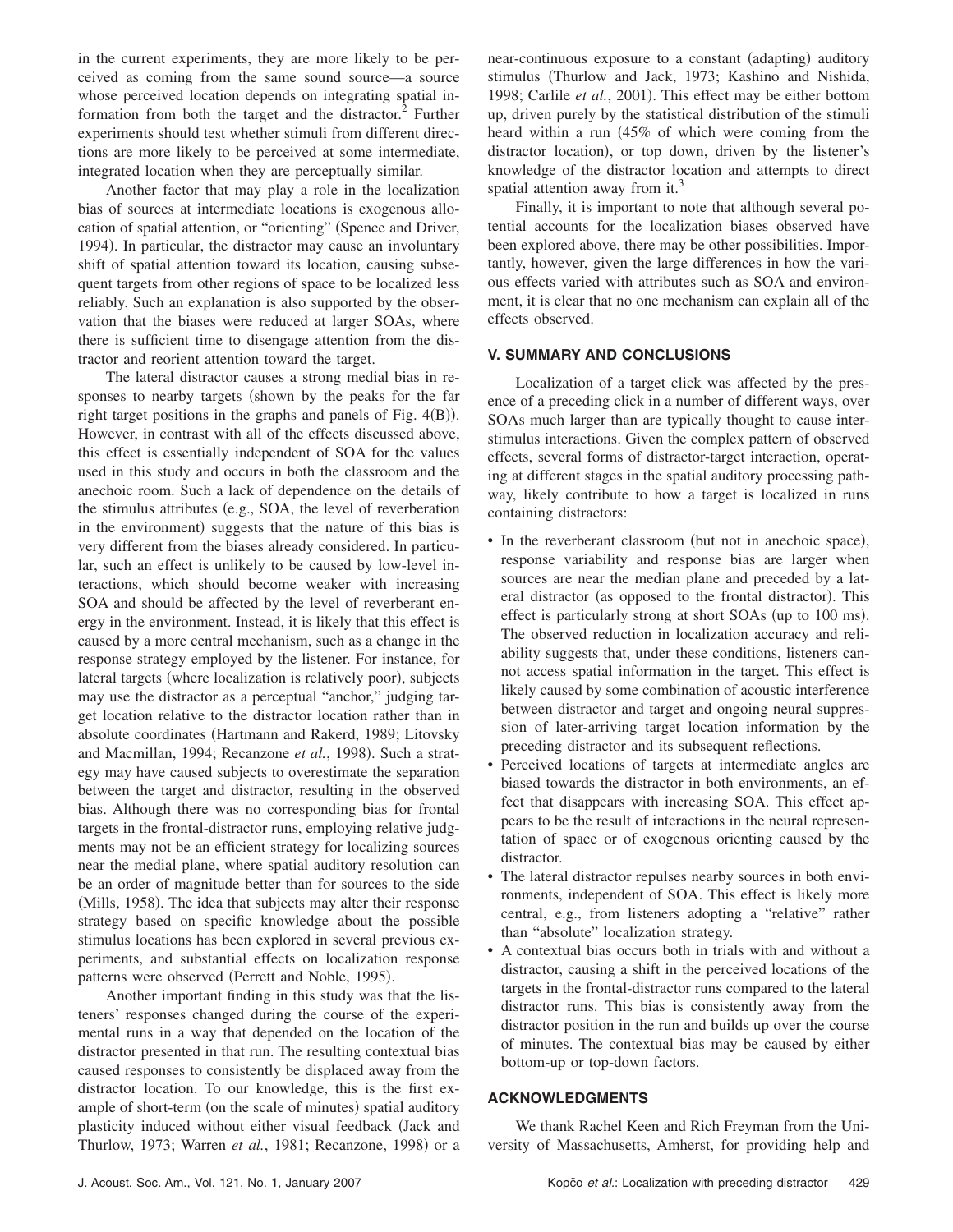

access to their anechoic chamber. Armin Kohlrausch, Ruth Litovsky, and two anonymous reviewers provided helpful feedback on an earlier draft of this paper. This work was supported in part by the National Institute on Deafness and Other Communication Disorders Grant No. 5R01DC005778- 03.

### **APPENDIX: ACOUSTIC ANALYSIS OF REVERBERANT STIMULI**

Binaural recordings of several stimulus pairs used in the behavioral experiments in the classroom were obtained using a KEMAR manikin. A manikin with microphones fit in its ear canals (Etymotic Research ER 11 attached to a DB-100 Zwislocki Coupler) was placed on the chair in the center of the loudspeaker setup with its ears at approximately the level of the human subjects' ears. Signals from distractor/target pairs were recorded and digitized using a SR785 Dynamic Signal Analyzer. The digitized signals were then transferred to a PC for analysis. Four distractor/target stimulus pairs were chosen (distractor 0°/target 11°, distractor 0°/target 79°, distractor 90°/target 11°, and distractor 90°/target 79°), representing two distractor locations and targets both near to and far from the distractor positions. Recordings were made for SOAs of 25 and 400 ms, while results for other SOAs  $(50, 100,$  and  $250 \text{ ms})$  were simulated from the  $400 \text{ ms}$  recording by shifting the target portion of the recording appropriately in time.

The recordings were analyzed to examine any consistent effects of the distractor (and its reflections) on the interaural parameters (interaural level differences or ILDs, interaural time differences or ITDs, and interaural coherence) present during the onset of the direct sound from the target.

ILD values were estimated by taking a 20 ms window, starting at the onset of the target click, and calculating the overall intensity difference in dB between the left and right ear signals using the formula ILD= $20 \times (log_{10}rms_{right ear})$ −log<sub>10</sub>rms<sub>left ear</sub>). The onset of the target click was estimated from the recording by finding the first sample at which the signal passed a threshold (set by eye to be just above the level of the reverberant tail of the distractor). Panel A of Fig. 6 shows that the ILD is approximately 3 dB for targets located at 11° and ranged between 4 and 8 dB for targets located at 79°. The distractor reduced this ILD in an SOAdependent matter in three out of the four spatial configurations (i.e., the ILD magnitude was smallest at the shortest SOAs).

FIG. 6. Analysis of the acoustic effect of the distractor on the target for four combinations of the distractor/ target locations, plotted as a function of the SOA. A) Interaural level difference. B) Interaural time difference (ITD) determined as a delay corresponding to the peak in the broadband interaural cross correlation. C) Height of the peak of the interaural cross correlation. The arrow indicates the condition in which the largest bias in the classroom, but not in the anechoic room, was observed.

The most prominent localization bias caused by a preceding distractor was an attraction of frontal targets by the lateral distractor for short SOAs in the classroom (solid lines in Fig. 4(B)). Analysis shows that the ILD is smaller for this configuration than ILD observed at longer SOAs (see the open triangle in panel A that is marked by the arrow). If anything, such a decrease in ILD magnitude predicts a localization bias *towards* the median plane, opposite the observed behavioral bias. Thus, the large lateral bias of frontal targets in the presence of a lateral distractor cannot be explained by distractor-induced changes in ILD.

ITD was estimated by calculating the normalized, running broadband interaural cross correlation of the left and right ear signals using a 5 ms analysis window with 0.6 ms cosine-squared ramps. Panel B of Fig. 6 plots the time delay at which the peak of the cross-correlation function occurs, and panel C plots the height of this normalized crosscorrelation peak. Panel B shows that the ITD is approximately 640  $\mu$ s for the target at 79° and approximately 60  $\mu$ s for the target at 11°. There is no significant change in the ITD corresponding to the cross-correlation peak with changes in SOA, suggesting that the localization biases observed in the room were not due to shifts in the dominant ITD (a result consistent with previous analysis of how spatial cues are affected by reverberant energy; see Shinn-Cunningham et al., 2005). However, the distractor reduced the interaural coherence of the target, an effect that decreased systematically with increasing SOA, especially for lateral targets (consider the open and filled circles in panel C, which increase from left to right).

<sup>1</sup>If all subjects show similar patterns of results, but differ in the overall magnitude of an effect, the standard deviation in the mean taken across subjects will tend to overestimate the variability in the results and underestimate the reliability of the observed effects. Such subject differences are automatically taken into account in many statistical techniques (e.g., in repeated-measures ANOVA analysis) in order to improve the power in the test. One way of accounting for differences is to only analyze changes in observations within subject, thereby reducing the across-subject variation (e.g., compare error bars in Figs. 2 and 4). However, such a representation makes it difficult to compare overall size of an effect. An alternative approach is to plot data using within-subject rather than across-subject standard deviations to show the reliability of the observed effects. Conceptually, plotting data in this way is identical to subtracting off overall differences in subject performance prior to computing the variability within a particular experimental condition. Practically speaking, such a representation is identical to assuming a statistical linear model in which each subject and each condition have effects (e.g., analogous to the assumptions in a repeated-measures ANOVA). Mathematically, the within-subject standard error of the mean can be computed as follows. Let  $X_{ii}$  denote the observations obtained for subject *i* observed in condition *j*, where each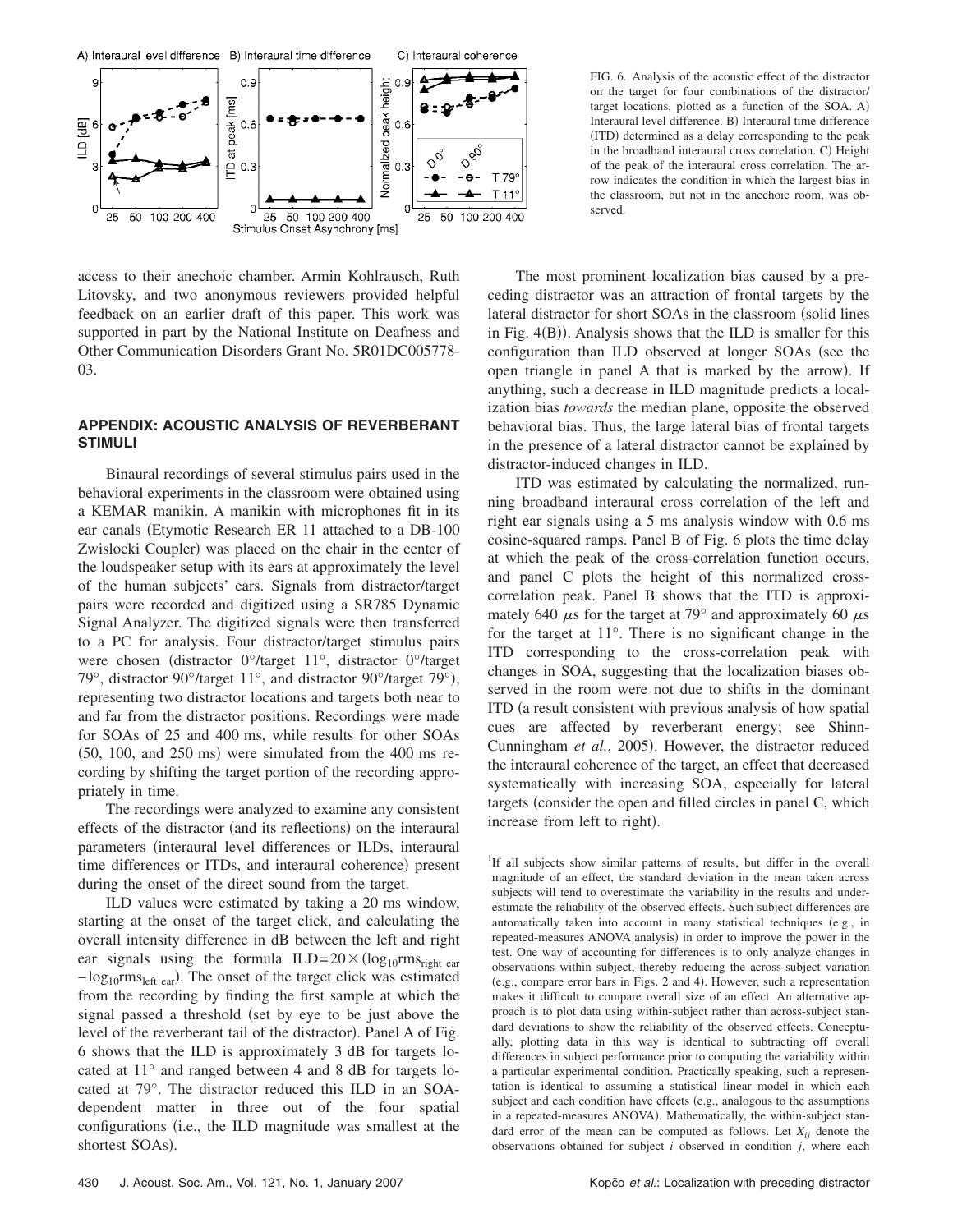condition corresponds to a particular, unique combination of the levels of the factors in an experiment (using this terminology, each experiment reported here had seven target lateralities  $\times$  6 SOA conditions  $\times$  2 distractor locations=84 conditions). For example, if analyzing standard deviations in responses,  $X_{12}$  corresponds to the standard deviation obtained for subject 1 in condition 2, where condition 2 denotes a particular combination of target azimuth, SOA, and distractor location. Let  $\bar{X}_i$  represent the mean of the observations for subject *i* averaged across all (84) conditions, and let  $\overline{X}$ represent the grand mean (i.e., the average across all subjects and all conditions). To account for between-subject differences in overall performance, individual differences in subject performance are removed by computing *Y*<sub>ij</sub>= $X_{ij} - \bar{X}_i + \bar{X}$ . By construct, the across-subject mean of *Y<sub>ij</sub>* is equal to the across-subject mean of  $X_{ij}$ . However, the observations  $Y_{ij}$  remove the average difference between the observations for subject *i* and the grand mean by subtracting off  $\overline{X}_i - \overline{X}$ . The standard error of the mean of  $Y_{ij}$  gives the within-subject variability. As an example, the error bars in Fig. 5 use the within-subject standard errors, computed as described here. The (across-

subject) standard errors of the mean are, on average,  $1.59$  times larger.<br><sup>2</sup>Depending integration of terror and distrustor applied information is til-Perceptual integration of target and distractor spatial information is likely to become stronger as the spatial separation of the distractor and target decreases (and it is more likely that the listener perceives distractor and target as coming from the same source at a fixed location). However, instead of growing stronger as the target location approaches the distractor location, the attraction observed here disappears. A possible explanation is that other factors come into play when target and distractor are close, counteracting the expected integration of spatial information.

<sup>3</sup>Given the presence of the contextual bias in the perceived target locations it would also be useful to know how the distractor location was perceived. This location was not measured directly. Listeners were highly familiar with the experimental setup and always knew the exocentric location of the distractor (both visually and by hearing an example). Although listeners were instructed to ignore the distractor and to only judge target location, casual reports from the listeners suggested that they were always aware of the distractor location during a run, both because they knew where the distractor would be within the run and because they heard multiple presentations coming from the distractor location within the run (i.e., on 83% of the trials). However, given the contextual bias observed in target localization, there is a reasonable chance that the perceived/memorized location of the distractor also shifted throughout a run. For instance, if the contextual bias is caused by a uniform shift in some internal neural representation of space (as suggested by the constant size of the shift seen in Fig.  $3(A)$ ), the perceived distractor location may have shifted in the same direction as the target. Alternatively, if the contextual bias caused by the repeated presentation of the distractor in a run occurs because listeners adopt the strategy of attending away from the distractor, the perceived distractor location may shift in the opposite direction. These possibilities could be tested by directly measuring the perceived distractor location throughout a run. However, whether or not the perceived location of the distractor itself shifted during an experimental run, the current results show that the repeated presentation of a distractor caused a number of systematic changes in how target stimuli were localized.

- Best, V., van Schaik, A., Jin, C., and Carlile, S. (2005). "Auditory spatial perception with sources overlapping in frequency and time," Acta. Acust. Acust. **91**, 421–428.
- Blauert, J. (1997). Spatial Hearing (MIT Press, Cambridge, MA).
- Braasch, J., and Hartung, K. (2002). "Localization in the presence of a distracter and reverberation in the frontal horizontal plane. I. Psychoacoustical data," Acta. Acust. Acust. **88**, 942–955.
- Butler, R. A., and Naunton, R. F. (1962). "Some effects of unilateral auditory masking upon the localization of sound in space," J. Acoust. Soc. Am. **34**, 1100–1107.
- Carlile, S., Hyams, S., and Delaney, S. (2001). "Systematic distortions of auditory space perception following prolonged exposure to broadband noise," J. Acoust. Soc. Am. **110**, 416–424.
- Clifton, R. K., and Freyman, R. L. (1997). "The precedence effect: Beyond echo suppression," in *Binaural and Spatial Hearing in Real and Virtual Environments*, edited by R. Gilkey, and T. Anderson Erlbaum, New York), pp. 233-256.
- de Vries, D., Hulsebos, E. M., and Baan, J. (2001). "Spatial fluctuations in measures for spaciousness," J. Acoust. Soc. Am. **110**, 947–954.
- Dizon, R. M., and Colburn, H. S. (2006). "The influence of spectral, temporal, and interaural stimulus variations on the precedence effect," J.

Acoust. Soc. Am. **119**, 2947–2964.

- Duda, R. O., Avendano, C., and Algazi, V. R. (1999). "An adaptable ellipsoidal head model for the interaural time difference," in *Proceedings of IEEE International Conference on Acoustics, Speech, and Signal Processing*, Phoenix, Arizona, pp. II-965–968.
- Fitzpatrick, D. C., Kuwada, S., Kim, D. O., Parham, K., and Batra, R. (1999). "Responses of neurons to click-pairs as simulated echoes: Auditory nerve to auditory encoding," J. Acoust. Soc. Am. **106**, 3460–3472.
- Good, M., and Gilkey, R. H. (1996). "Sound localization in noise: The effect of signal-to-noise ratio," J. Acoust. Soc. Am. **99**, 1108–1117.
- Hartmann, W. M., and Rakerd, B. (1989). "On the minimum audible angle—a decision theory approach," J. Acoust. Soc. Am. **85**, 2031–2041.
- Hartmann, W. M., and Rakerd, B. (1999). "Localization of sound in reverberant spaces," J. Acoust. Soc. Am. **105**, 1149.
- Hartung, K., and Trahiotis, C. (2001). "Peripheral auditory processing and investigations of the "precedence effect" which utilize successive transient stimuli," J. Acoust. Soc. Am. **110**, 1505–1513.
- Heller, L. M., and Trahiotis, C. (1996). "Extents of laterality and binaural interference effects," J. Acoust. Soc. Am. **99**, 3632–3637.
- Jack, C. E., and Thurlow, W. R. (1993). "Effects of degree of visual association and angle of displacement on the 'ventriloquism' effects," Percept. Mot. Skills **37**, 967–979.
- Kashino, M., and Nishida, S. (1998). "Adaptation in the processing of interaural time differences revealed by the auditory localization aftereffect," J. Acoust. Soc. Am. **103**, 3597–3604.
- Kollmeier, B., and Gilkey, R. H. (1990). "Binaural forward and backward masking: Evidence for sluggishness in binaural detection," J. Acoust. Soc. Am. **87**, 1709–1719.
- Kopčo, N., Ler, A., and Shinn-Cunningham, B. G. (2001). "Effect of auditory cuing on azimuthal localization accuracy," J. Acoust. Soc. Am. **109**, 2377.
- Kopčo, N., and Shinn-Cunningham, B. G. (2002). "Effect of cueing on sound localization accuracy in a room," in *25th Mid-Winter Meeting of the Association for Research in Otolaryngology*, St. Petersburg Beach, FL.
- Litovsky, R. Y., Colburn, H. S., Yost, W. A., and Guzman, S. J. **1999**-. "The precedence effect," J. Acoust. Soc. Am. **106**, 1633–1654.
- Litovsky, R. Y., and Delgutte, B. (2002). "Neural correlates of the precedence effect in the inferior colliculus: Effect of localization cues," J. Neurophysiol. **87**, 976–994.
- Litovsky, R. Y., and Macmillan, N. A. (1994). "Sound localization precision under conditions of the precedence effect: Effects of azimuth and standard stimuli," J. Acoust. Soc. Am. **96**, 753–758.
- Litovsky, R. Y., and Yin, T. C.T. (1998). "Physiological studies of the precedence effect in the inferior colliculus of the cat. II Neural mechanisms," J. Neurophysiol. **80**, 1302–1316.
- Middlebrooks, J. C., and Green, D. M. (1991). "Sound localization by human listeners," Annu. Rev. Psychol. **42**, 135–159.
- Mills, A. W. (1958). "On the minimum audible angle," J. Acoust. Soc. Am. **30**, 237–246.
- Perrett, S., and Noble, W. (1995). "Available response choices affect localization of sound," Percept. Psychophys. **57**, 150–158.
- Perrott, D. R., and Pacheco, S. (1989). "Minimum audible angle thresholds for broadband noise as a function of the delay between the onset of the lead and lag signals," J. Acoust. Soc. Am. **85**, 2669–2672.
- Phillips, D. P., and Hall, S. E. (2005). "Psychophysical evidence for adaptation of central auditory processors for interaural differences in time and level," Hear. Res. **202**, 188–199.
- Reale, R. A., and Brugge, J. F. (2000). "Directional sensitivity of neurons in the primary auditory (AI) cortex of the cat to successive sounds ordered in time and space," J. Neurophysiol. **84**, 435–450.
- Recanzone, G. H. (1998). "Rapidly induced auditory plasticity: The ventriloquism aftereffect," Proc. Natl. Acad. Sci. U.S.A. **95**, 869–875.
- Recanzone, G. H., Makhamra, S. D. D. R., and Guard, D. C. (1998). "Comparison of relative and absolute sound localization ability in humans," J. Acoust. Soc. Am. **103**, 1085–1097.
- Roberts, R. A., Besing, J. M., and Koehnke, J. (2004). "Effects of reverberation on fusion of lead and lag noise burst stimuli," Hear. Res. **187**, 73–84.
- Shinn-Cunningham, B. G., Kopčo, N., and Martin, T. J. (2005). "Localizing nearby sound sources in a classroom: Binaural room impulse resonses," J. Acoust. Soc. Am. **117**, 3100–3115.
- Spence, C. J., and Driver, J. (1994). "Covert spatial orienting in audition: Exogenous and endogenous mechanisms," J. Exp. Psychol. Hum. Percept. Perform. **20**, 555–574.
- Stecker, G. C., Harrington, I. A., and Middlebrooks, J. C. (2005). "Location